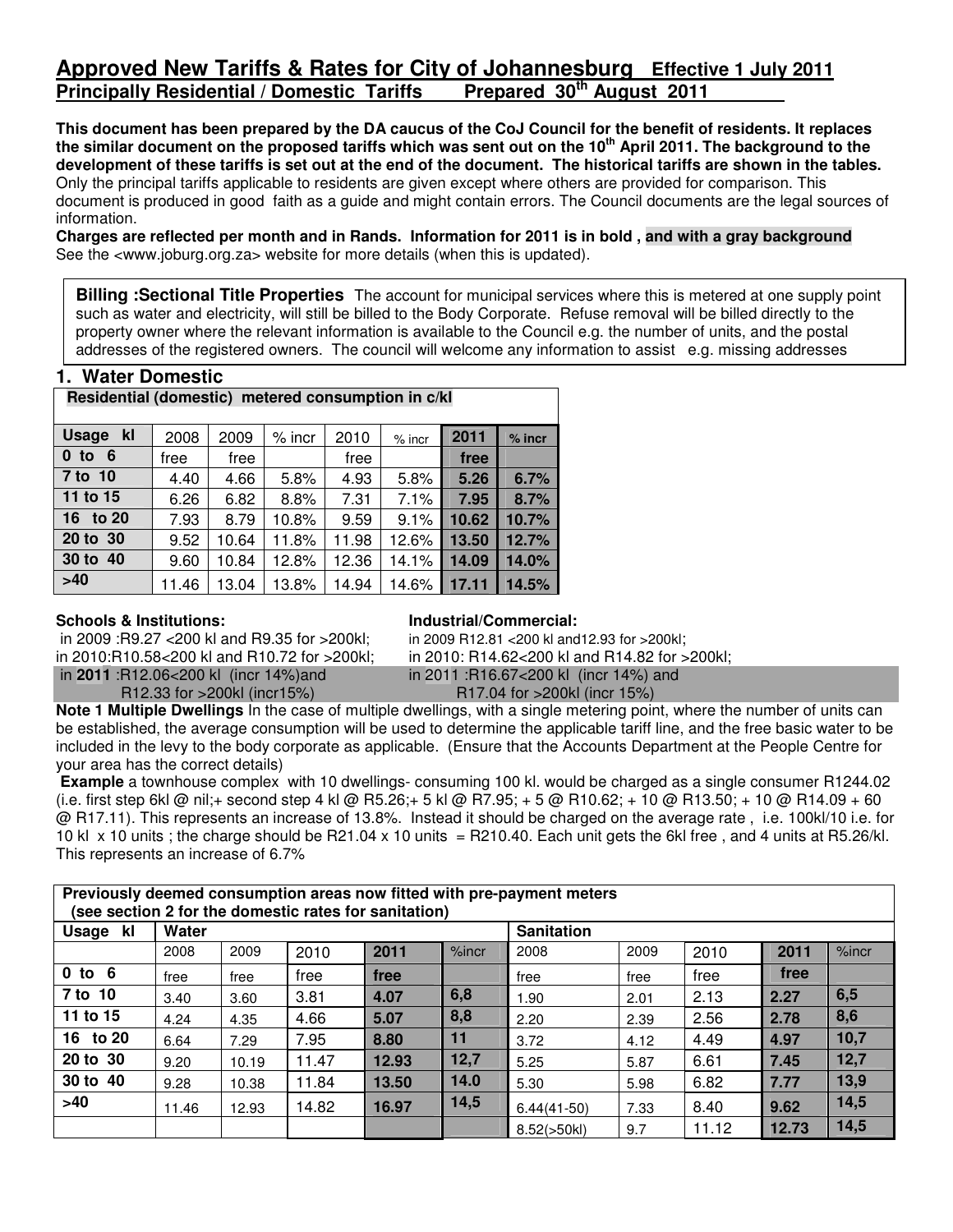# **2. Domestic Sanitation page 2**

| <b>Stand Size in Sqm</b> | 2008   | 2009   | $%$ incr | 2010   | $%$ incr | 2011   | $%$ incr |
|--------------------------|--------|--------|----------|--------|----------|--------|----------|
| 0 to 300                 | 58.75  | 66.27  | 12.8%    | 75.61  | 14.1%    | 86.20  | 14.0%    |
| 301 to 1000              | 114.37 | 129.00 | 12.8%    | 147.19 | 14.1%    | 167.80 | 14.0%    |
| 1001 to 2000             | 173.01 | 195.16 | 12.8%    | 222.68 | 14.1%    | 253.86 | 14.0%    |
| 2001 and greater         | 249.29 | 281.00 | 12.8%    | 320.85 | 14.1%    | 365.77 | 14.0%    |

**Note 1** These tariffs apply to a single dwelling unit on a stand and to multiple units. In the case of multiple units the average erf size will be established, and will apply to all the units with a minimum of **R167.80** per unit.

## **Note 2 Schools and Institutions:**

R9.77 (2009) per kl of water consumption where a single metering point is provided**.**  From 2010 this will be R11.15 per kl **, From 2011 - R12.60**  For blocks of flats the tariff is in 2010 :-. R75.61 per unit per month. **In 2011 R85.44 per unit per month**

**Note 3** In previously deemed consumption areas now fitted with pre-payment water meter connections the domestic sanitation tariff is based on the water consumption in steps: for details see the table above in para 1).

### **Note 4 Business/ Commercial and other users** the tariff is **R12.60/kl** based on the water consumption **All other tariffs increase by 14%**

**Expanded Social Package (ESP)**. The City has kept the ESP the same as last year . The points system results in three bands of poverty level. :

**For Water** : In the lowest band 3 (70-100 points) the free allowance is 15kl per month,

in the middle bracket (35-70points) band 2 - 12kl per month free,

for the highest bracket (1-34points) Band 1 -10k l free.

**For sanitation** : Band 1 sees a 70% discount on the tariff , Bands 2 and 3 - - 100% discount on the charges. **For Electricity :**. In the lowest band 3 (70-100 points) the free allowance (FBE) is 150kWh per month,

in the middle bracket (35-70points) band 2 - - FBE - - 100kWh per month,

for the highest bracket (1-34points) Band 1 FBE is 50kWh.

| <b>Property Value</b> | Cleaning levy 2008 | Tariff & City | Tariff<br>2009   | $%$ incr | Tariff<br>2010   | $%$ incr | <b>Tariff</b><br>2010 | %incr |
|-----------------------|--------------------|---------------|------------------|----------|------------------|----------|-----------------------|-------|
| Less than R150 000    | free               | na            | free             | na       | free             |          | free                  |       |
| R150 001 to R300 000  | 50.00              | 10.00         | R65              | 8.5%     | R73              | 12%      | 77.89                 | 6.7%  |
| R300 000 to R500 000  | 60.00              | 10.00         | R76              | 8.6%     | R85              | 12%      | 90.7                  | 6.7%  |
| R500 000 to R700 000  | 70.00              | 10.00         | <b>R87</b>       | 8.8%     | R97              | 12%      | 103.5                 | 6.7%  |
| R700 000 to R1, 5m    | 80.00              | 10.00         | R <sub>113</sub> | 26%      | R <sub>128</sub> | 12.5%    | 136.58                | 6.7%  |
| Greater than R1, 5m   | 120.00             | 10.00         | R <sub>159</sub> | 33%      | 178              | 12.5%    | 189.93                | 6.7%  |

## **3. Domestic Refuse Removal**

**Schools hostels and institutions such as retirement villages , churches and registered welfare organizations R64.02 per bin per mth.** 

**Tariffs intended to be introduced to deal with multiple dwelling units in the central business district: details are not provided here.** 

**Note 1**.These tariffs apply to a single dwelling unit on a stand or to a townhouse unit or to a flat and the owner will be billed directly. A full service will be provided for each unit as arranged with Pikitup.

- **Note 2**. A full monthly collection tariff will be levied for each additional service i.e. for more than one bin.
- **Note 3** Lost or stolen bins will no longer be replaced for free. The replacement cost is R385.00.
	- Bins worn out after 5 years will be replaced**.**

**Note 4** Pikitup is to discontinue bulk container services, safe disposal , incineration of medical waste

**Business/ Commercial and other users.** For non-domestic properties the tariff is made up of a City Cleaning levy as well as the waste removal charges.

Base tariffs are to be increased by 6.7% e.g. charges will be R208.92 per bin or R279.34 per 1100 bin

The City Cleaning levy is in 5 steps from R104.57 for property values < R2m, ; R151.51 for R2m to R5m ; R240.08 for R5m to R10m --;--.R320.10 for R10m to R30m.-- ;-- R405.46 for > R30m.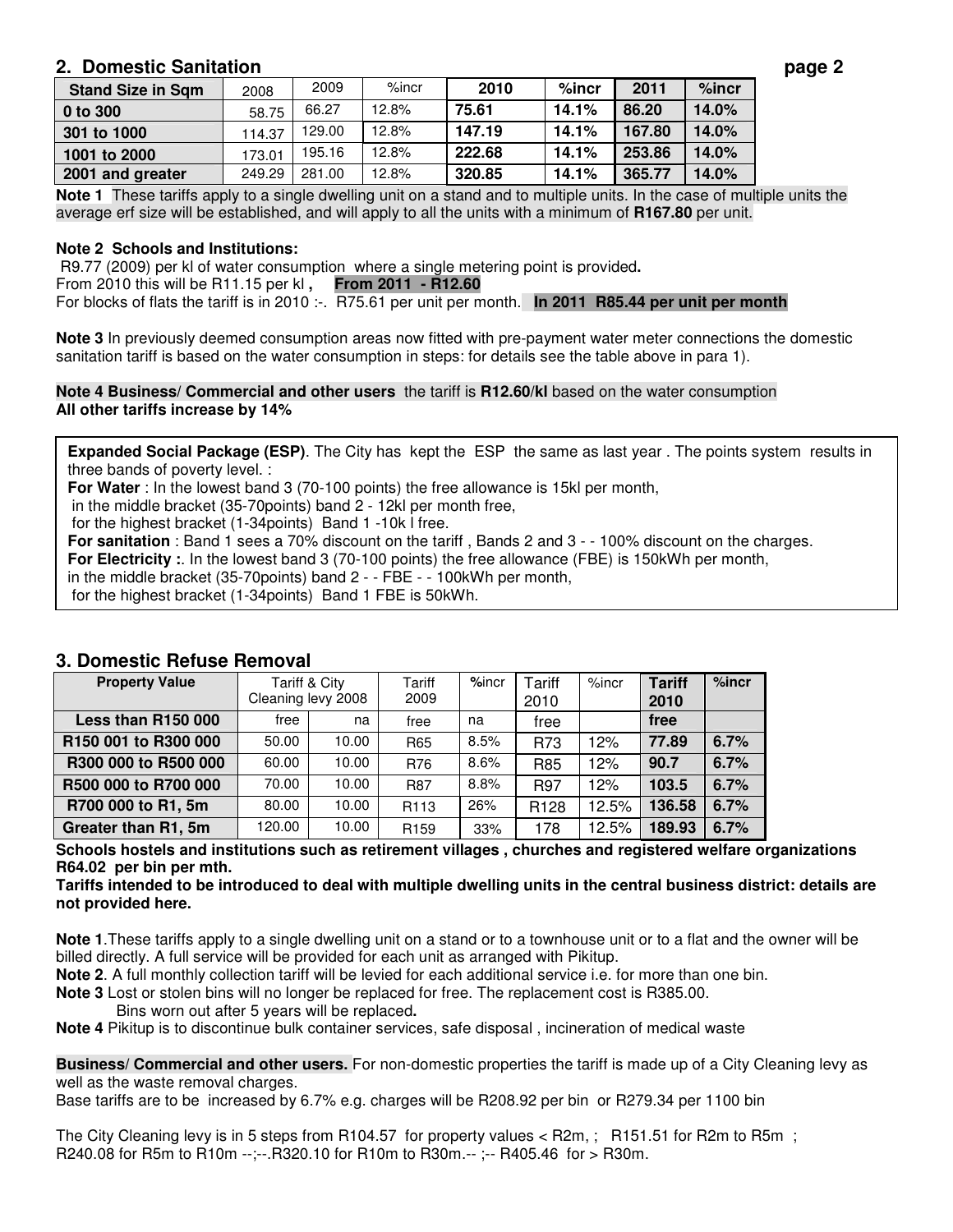# **4. Electricity: page 3**

**Charges reflected as Rand per month for fixed charges, or cents per kWh for energy .** Seasonal tariffs are available, to be applied for, for conventionally metered domestic properties. These as well as the tariffs for business, agricultural, and industrial consumers are not given on this sheet - see the website  $\lt$  http://www.city power.co.za> A brief summary is included after this section. For ESP see table on page 1.

|                      | <b>Domestic 1. Lifeline Pre-paid Tariff</b> | 2007  | 2008   | 2009     | 2010          | $%$ incr | 2011    | %incr |  |  |  |
|----------------------|---------------------------------------------|-------|--------|----------|---------------|----------|---------|-------|--|--|--|
| consumption is $\lt$ | FBE (Free Basic                             |       |        | 50-150   |               |          |         |       |  |  |  |
| 300 kwh per mth      | Electricity)                                | 50kWh | 100kWh | kWh(2)   | 50-150 kWh(2) |          |         |       |  |  |  |
|                      | <b>Energy charge</b>                        |       |        |          |               |          | 70.52   | 8%    |  |  |  |
|                      | only (c/kWh)                                | 43.23 | 49.37  | 56.78(3) | 65.30         | 15%      |         |       |  |  |  |
| consumption is       |                                             |       |        |          |               |          | see ESP |       |  |  |  |
| <500 kWh and         | <b>FBE</b>                                  |       | nil    |          | nil           |          |         |       |  |  |  |
| >301 kwh per mth     | <b>Energy charge</b>                        | 43.23 |        |          |               |          | 70.52   | 8%    |  |  |  |
|                      | only (c/kWh)                                | 49.37 |        | 56.78(3) | 65.30         | 15%      |         |       |  |  |  |

# **Domestic 2 Lifeline Tariff Conventional Meter provided**

The history is difficult to present. The current position is that Free Basic Electricity is only provided according to the ESP as set out on page 2. There was some FBE in earlier years

| Cons<300kWh   | <b>Energy charge</b> | 43.23 | 52.01 | 59.81 | 68.78 | 15% | 74.28 | 8% |
|---------------|----------------------|-------|-------|-------|-------|-----|-------|----|
| 500kWh<br>301 | (c/kWh)<br>onlv      | 45.54 | 52.01 | 59.81 | 68.78 | 15% | 74.28 | 8% |
| .             | $-0.0111$            |       | .     |       |       |     |       |    |

**Note 1**: Consumption above 500 kWh occasions a switch to the 3-Part tariff - - details are given below

| <b>Domestic Prepaid Tariff: levies are</b> |                                |       |       |          |                                                 | 2010     | $%$ incr | 2010 | %incr  |    |
|--------------------------------------------|--------------------------------|-------|-------|----------|-------------------------------------------------|----------|----------|------|--------|----|
|                                            | based on energy only, in c/kWh | 2007  | 2008  | $%$ incr | 2009                                            | $%$ incr |          |      |        |    |
|                                            | consumption is $0 < 500$ kWh   | 45.54 | 65.35 | 43.50%   | See lifeline tariffs set out in the first table |          |          |      |        |    |
| <b>Energy</b><br>charge                    | consumption is 500<1000 kWh    | 45.54 | 66.45 | 45.91%   | 78.52                                           | 18.16%   | 90.30    | 15%  | 94.82  | 5% |
|                                            | consumption is 1000<2000 kWh   | 45.54 | 67.55 | 48.09%   | 80.12                                           | 18.61%   | 92.14    | 15%  | 96.75  | 5% |
| c/kWh                                      | consumption is 2000<3000 kWh   | 45.54 | 69.00 | 51.84%   | 82.06                                           | 18.93%   | 94.37    | 5%   | 99.09  | 5% |
|                                            | consumption is > 3000 kWh      | 45.54 | 70.02 | 53.75%   | 83.05                                           | 18.61%   | 95.55    | 5%   | 100.33 | 5% |

**Users are advised that the effect of the stepped tariff is that modest amounts bought early in the month will be charged at lower rates than when purchases later in the month take you into the next bracket on the assumption that all the units will be consumed in the month.** 

## **Domestic 3- Part Tariff (Service + Network + energy charge) Single Phase Connection see note 1**

|                                                                  |                    | Rating     | 2008   | $%$ incr | 2009   | $%$ incr | 2010   | $%$ incr | 2011   | %incr |
|------------------------------------------------------------------|--------------------|------------|--------|----------|--------|----------|--------|----------|--------|-------|
| Fixed (service) charge Rands/mth                                 | 60A                | 147.12     | 20.60  | 226.56   | 54%    | 274.14   | 21%    | 307.04   | 12%    |       |
| (including any network charge)                                   |                    | <b>80A</b> | 153.92 | 20.60    | 237.04 | 54%      | 286.82 | 21%      | 321.24 | 12%   |
| <b>Energy</b><br>charge<br>$c/kWh$ in<br>consumption<br>brackets | cons $0 < 500$ kWh | 60/80A     | 39.82  | 20.59    | 47.38  | 19%      | 58.75  | 24%      | 79.31  | 35%   |
|                                                                  | cons 501<1000 kWh  | 60/80A     | 39.82  | 20.59    | 48.18  | 21%      | 59.74  | 24%      | 80.65  | 35%   |
|                                                                  | cons 1001<2000 kWh | 60/80A     | 39.82  | 20.59    | 48.98  | 23%      | 60.74  | 24%      | 81.99  | 35%   |
|                                                                  | cons 2001<3000 kWh | 60/80A     | 39.82  | 20.59    | 50.17  | 26%      | 62.21  | 24%      | 83.98  | 35%   |
|                                                                  | $cons > 3001$ kWh  | 60/80A     | 39.82  | 20.59    | 50.77  | 27.5     | 62.95  | 24%      | 84.99  | 35%   |

**Note 1 The levy (i.e. the amount you pay) will be made up of the fixed charge and the energy charge .**

# **Domestic 3- Part Tariff (Service+Network + Energy charge) 3 Phase Connection see note 1 above**

|                                              |                                  | Rating | --<br>2008 | $%$ incr | 2009   | $%$ incr | 2010                                                        | $%$ incr | 2011   | %incr |  |
|----------------------------------------------|----------------------------------|--------|------------|----------|--------|----------|-------------------------------------------------------------|----------|--------|-------|--|
|                                              | Fixed (service) charge Rands/mth | 60A    | 205.30     | 68.29%   | 260.73 | 27%      | 315.48                                                      | 21%      | 353.34 | 12%   |  |
| (including any network charge)               |                                  | 80A    | 219.12     | 71.70%   | 278.28 | 27%      | 336.72                                                      | 21%      | 377.13 | 12%   |  |
| <b>Energy charge</b><br>c/kWh<br>consumption | cons $0 < 500$ kWh               | 60/80A | 47.38      | 43.50%   | 47.38  | $0\%$    | Details are the same as for<br>single phase connections see |          |        |       |  |
|                                              | cons 500<1000 kWh                | 60/80A | 48.18      | 45.91%   | 48.18  | $0\%$    |                                                             |          |        |       |  |
|                                              | cons 1000<2000 kWh               | 60/80A | 48.98      | 48.09%   | 48.98  | $0\%$    | above                                                       |          |        |       |  |
|                                              | cons 2000<3000 kWh               | 60/80A | 50.17      | 51.84%   | 50.17  | $0\%$    |                                                             |          |        |       |  |
|                                              | $cons > 3000$ kWh                | 60/80A | 50.77      | 53.75%   | 50.77  | $0\%$    |                                                             |          |        |       |  |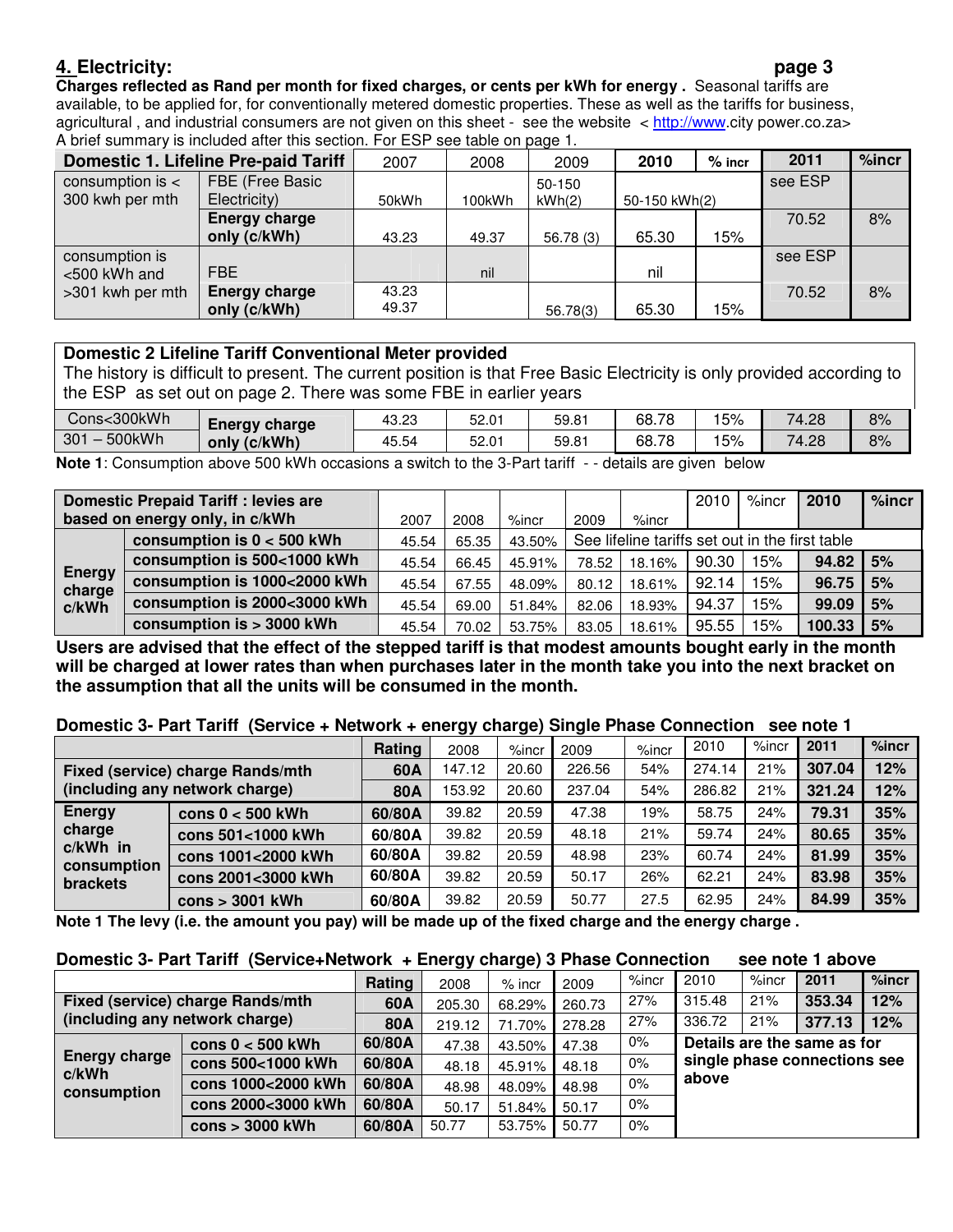# **4. (contd) Electricity: page 4**

**Multiple Dwellings** . In multi unit complexes since the energy charges for single phase and three phase supplies are the same , and the energy charge for the conventional tariff is lower than that for the lifeline tariff the assessment is straightforward. The consumption of the complex should be divided by the number of units to establish the average consumption, which then should establish the applicable tariff line. If in practice some of the units use less than 300 kWh in the month on average through the year then the Life Line Tariff should apply ,. This has to be applied for at the applicable peoples centre. (see example below)

**Example** : Ignoring the DSM levy , and the VAT since these affect all results equally, If the consumption of the complex of 10 units as a whole was 10 000 kWh as a single consumer, , this would be charged at the highest rate and the levy would be R8499.00 plus the fixed charge at 353.34 = R8852.34. Whereas, the average consumption is 1000 kWh for each dwelling unit. Then the charge per dwelling unit on the average consumption is R 806.5.4 which x 10 amounts to R8065.4 plus the service charge 353.34 = 8418.74. The account therefore has to be adjusted initially to this figure. And then the, DSM and VAT added on . In practice , if there are separate meters for each dwelling the account for each dwelling unit should be calculated as though they were direct consumers to City Power. And the complex can then apply for a reduction in the account when the cost of the common consumption has also been accounted for.

Note : Seasonal Tariffs are now also available.The energy charges at a premium of 5% in summer, and at a premium of 58% in winter.

**Agricultural Tariff** is increased by 28%

**Business and Large Power Users tariffs** are increased by 22% for pre-paid customers , and 28% for energy and 0% for service charges This is a summary , and is only indicative

**Time of use tariffs** are also available for large users. Users are encouraged to study these on the website

# **Development of the tariffs in 2011.**

Proposed tariffs and rates were tabled at the March CoJ council meeting for public comment. These were based on an expected increase in power from ESKOM , and water from Rand Water Board. The electricity tariffs were subject to approval from the National Energy Regulator (NERSA) They were published on the City website and objections were called for. The date of closure for comments was circa the end of April.

The first version of this document was then issued on the 10<sup>th</sup> April and circulated to all interested parties for information.

The same proposals were tabled for the new Council at the Council meeting on the  $21<sup>st</sup>$  June together with the budget and was accepted despite objections and opposition.

A decision was made by NERSA on the  $21<sup>st</sup>$  June. . The CoJ lodged an immediate appeal. and the NERSA agreed to a public hearing. This was set for the end of July.

The City could then only issue accounts in July which did not include electricity levies. The tariffs for business and commercial had been reduced in the NERSA determination such that the aggregate increase had dropped to 22% from the requested and published figure of 27.7%. A review hearing was held in late July, and the final outcome published on the  $16<sup>th</sup>$ August on the NERSA website. However this information contained errors which left doubt as to what had been approved. The final aggregated increase was estimated at 25,74%. The council started sending out accounts based on the approved figures as advised to them but not yet correctly published and not correctly known to the public. The issuing of this document has then been delayed until confirmed figures were obtained. Residents who could have had incorrect levies billed are advised to raise the matter with the Revenue Department. Please

advise the DA of any such cases for our information. log a complaint with the city via e-mail at joburgconnect@joburg.org.za. And get a reference number . Details of disputes should be sent to:statements@joburg.org.za alternatively

Billing Queries/joburg.org.za@joburg.org.za or revenuequeries@joburg.org.za.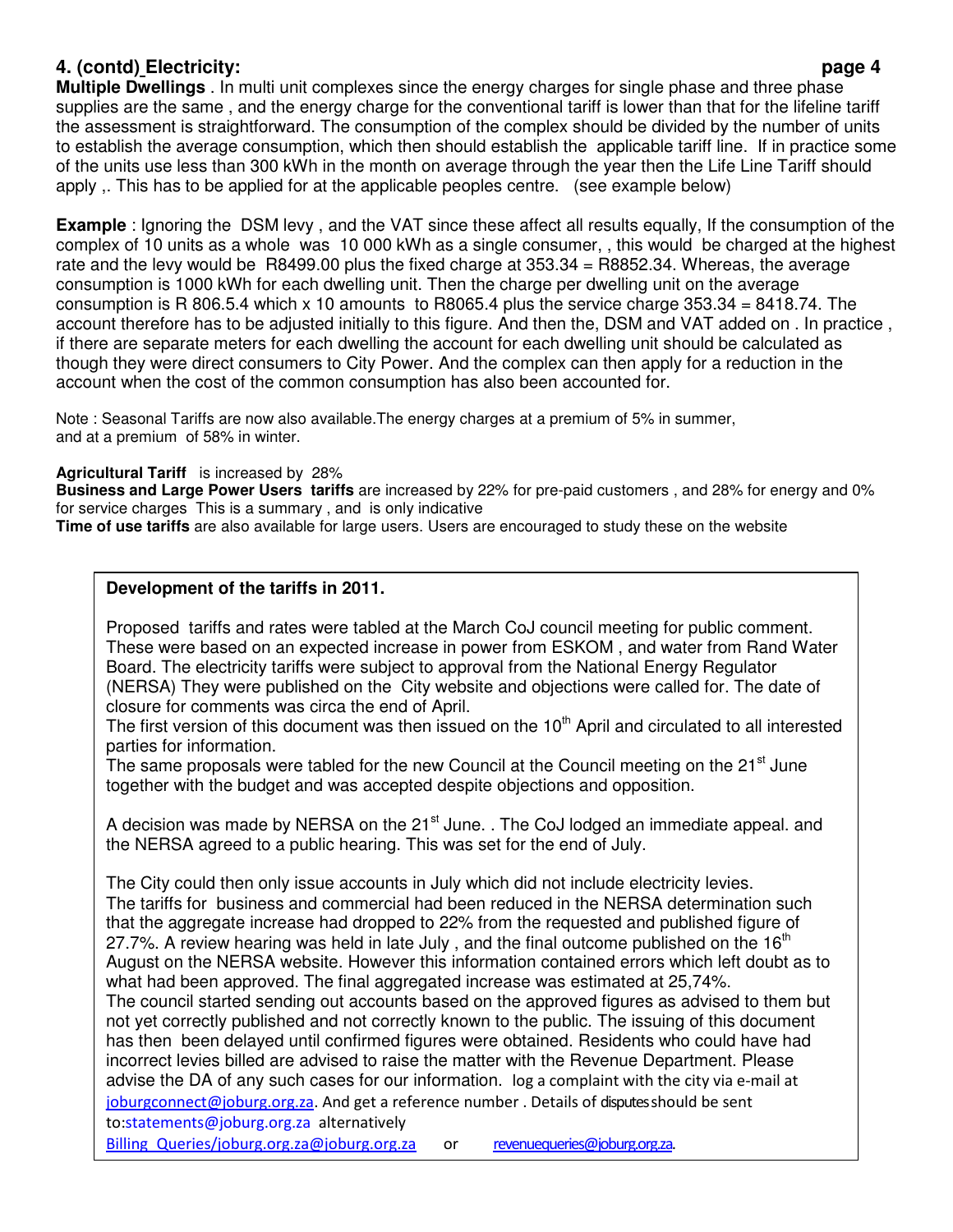# **5. Rates and Rebates page 5**

See the www.joburg.org.za website for more details Examples of calculations are provided at the foot of the information **5.1 Assessment Rates : Residential And Residential Sectional Title Properties** 

| <u>o. LABJUJJIIIUIII HUUJI - TIUJIUUHIIUI AIIU HUJIUUHIIUI UUUHUHUI TIIIU TTUMUHUJ</u> |           |           |             |          |          |          |             |
|----------------------------------------------------------------------------------------|-----------|-----------|-------------|----------|----------|----------|-------------|
|                                                                                        | 2008/2009 | 2009/2010 | %           | 2010     | $%$ Incr | 2011     | <b>Incr</b> |
|                                                                                        |           |           | <b>Incr</b> |          |          |          |             |
| Rate in the rand, cents in the Rand, per                                               | 0.004     | 0.0044    | 10%         | 0.004928 | 12%      | 0.005258 | 6,7%        |
| annum                                                                                  |           |           |             |          |          |          |             |
| <b>Residential Property with Consent Use</b>                                           | 0.008     | 0.0088    | 10%         | 0.009856 | 12%      | 0.010516 | 6.7%        |
| (2xbase)                                                                               |           |           |             |          |          |          |             |

All developed residential property will be rated at the same rate irrespective of the number of dwelling units on that property, based on the latest valuation of land and improvements. Different rates apply for other classes of properties.

### **5.2 Rates Applicable to categories of Property other than Residential and Residential Sectional Title Properties**

| . <b>.</b><br>Category                                            | Rand)         | Tariff (Rate in the |                                 |               |       | Category                                                            | Rand)         | Tariff (Rate in the |              |               |          |
|-------------------------------------------------------------------|---------------|---------------------|---------------------------------|---------------|-------|---------------------------------------------------------------------|---------------|---------------------|--------------|---------------|----------|
|                                                                   | 2009/<br>2010 | 2010/<br>2011       | %in                             | 2011/<br>2012 | %incr |                                                                     | 2009/<br>2010 | 2010/<br>2011       | $\%$<br>incr | 2011/<br>2012 | $%$ incr |
| <b>Agricultural</b><br>holdings                                   | 0.0044        | 0.004928            | 12%                             | 0.005258      | 6.7%  | <b>Multiple</b><br><b>Purpose</b><br>Note 1                         | 0.012         | 0.017248            | 12%          | 0.018404      | 6.7      |
| <b>Business</b><br>(3,5xbase)                                     | 0.0154        | 0.017248            | 12%                             | 0.018404      | 6.7%  | <b>Municipal</b><br><b>Not</b><br>ratable                           | nil           | nil                 | nil          | <b>Nil</b>    | nil      |
| <b>Business</b><br><b>Sectional</b><br><b>Title</b><br>(3,5xbase) | 0.0154        | 0.017248            | 12%                             | 0.018404      | 6.7%  | <b>Municipal</b><br>Ratable<br>(1.2xbase)                           | 0.00528       | 0.005914            | 12%          | 0.006310      | 6.7      |
| <b>Education</b><br>(0.25)                                        | 0.0044        | 0.001232            |                                 | 0.001314      | 6.7%  | <b>Public</b><br><b>Service</b><br>Infra Incl<br>privately<br>owned | nil           | 0.001232            |              | 0.001314      | 6.7      |
| <b>Public</b><br><b>Benefit</b><br>(0.25)                         |               | 0.001232            |                                 | 0.001314      | 6.7%  | <b>Religious</b>                                                    | nil           | nil                 | nil          | nil           | nil      |
| Farming<br>(0.25xbase)                                            | 0.0044        | 0.01232             | $\overline{\phantom{a}}$<br>75% | 0.001314      | 6.7%  | <b>State</b><br>(1.5xbase)                                          | 0.0066        | 0.007392            | 12%          | 0.007887      | 6.7      |
| <b>Mining</b>                                                     | 0.0154        | 0.017248            | 12%                             | 0.018404      | 6.7%  | <b>Vacant</b><br>(4xbase)                                           | 0.0176        | 0.019712            | 12%          | 0.021033      | 6.7      |
|                                                                   |               |                     |                                 |               |       | Pte open<br><b>Space</b>                                            |               | 0.001232            |              | 0.001314      | 6.7      |

**Note 1 tariff for the highest authorized use unless sectionalized for partial residential in which case the residential tariff shall be applied to units used for residential purposes** 

**5.3 Value exclusion Threshold R150 000,00 (remains the same as 2008/2009)** The first R150 000,00 of value of all residential property and multiple purpose properties (provided one or more components of the multiple purpose property are used for residential purposes) is to be excluded from rating. With a minimum payment required of R60.00

| property are used for residential purposes) is to be excluded from rating. With a minimum payment required or noo |        |                    |                    |               |
|-------------------------------------------------------------------------------------------------------------------|--------|--------------------|--------------------|---------------|
| 5.4 Rebates                                                                                                       | 2008/9 | 2009/10            | 2010/11            | 2011/12       |
| 5.5. Pensioner Owned Property Rebates:                                                                            |        |                    |                    |               |
| 5.4.1 Criteria to be met for Pensioner to qualify:                                                                |        |                    |                    |               |
| 5.4.1.1 residential property is owned by pensioner, and                                                           |        |                    |                    |               |
| 5.4.1.2 residential property is occupied by pensioner                                                             |        |                    |                    |               |
| 5.4.1.3 the value of the property as recorded in the prevailing valuation roll is less                            | R1,5m  | R1, 5m             | R <sub>1</sub> .5m | R1, 5m        |
| than figure in the column                                                                                         |        |                    |                    |               |
| 5.4.1.4 the pensioner has attained the age of 60 years or older                                                   |        |                    |                    |               |
| 5.4.1.5 or in the case of dual o'ship at least one of the owners is 60 years or older                             |        |                    |                    |               |
| 5.4.2 State Pensioners : residential property owners who occupy the property and                                  |        |                    |                    |               |
| are dependant on a State social grant security grant as their sole source of income.                              | 100%   | 100%               | 100%               | 100%          |
| (provided all 5 points above are met)                                                                             |        |                    |                    |               |
| 5.4.3 Pensioners where the total income of the household does not exceed the                                      |        |                    |                    |               |
| maximum of x per month over the previous income tax yr (provided all 5 points                                     | R5000  | R <sub>5</sub> 300 | <b>R5 300</b>      | <b>R5 600</b> |
| above are met)                                                                                                    | 100%   | 100%               |                    |               |
| (contd)                                                                                                           |        |                    |                    |               |